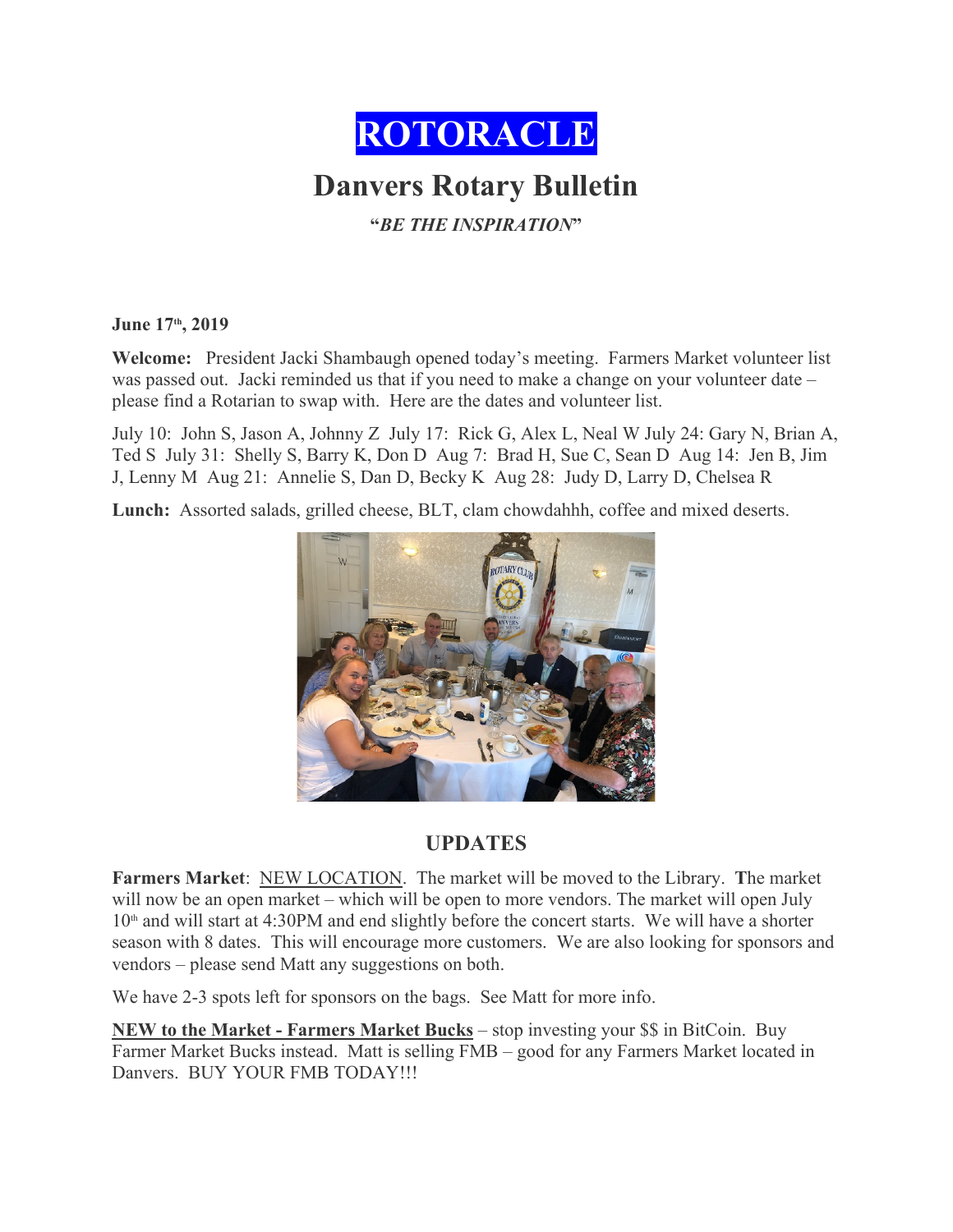BENCHES – we will have benches at the market for those who need to sit back and relax in between shopping.

**Rotary Installation** – SAVE THE DATE Gov. Mark Maloney. "Rotary Connects the World", June 27<sup>th</sup>. District Installation at Danversport Yacht Club. Cost is \$55 pp cash bar, 6 to 9 PM, Attire is Hawaiian

**Pool Party and Deck Party** – Larry DeLorenzo was talking about having a pool party sometime in August. Date and details still being worked out. Deck Party is scheduled for July  $9<sup>th</sup>$  at 5:00PM. These events will be held at Danversport. Music, Food, Dancing, Drinks and plenty of social activities.

## **Announcements**

**CRUISE** – Cruise is scheduled for after the installation dinner on June  $27<sup>th</sup>$ . 7:00-9:00 PM Please refer to the website to register. www.DanversRotary.org The cost is only \$20 pp and you can bring guests. There will be a cash bar, entertainment, and plenty of scenery. Space is limited so sign up today! Boat will be leaving from Salem Harbor – behind Finback Restaurant.For those interested in joining **Brad Hunt** at Casa Tequila at 5pm before the cruise – feel free to join him at 300 Derby Street in Salem.

**Coming This Summer** – Lunch will be held at Supinos every other week. More info to come. Please view the Rotary Calendar for more info. Bi-Weekly Summer Lunch Meeting July 8<sup>th</sup> 12:00pm - 1:30pm

**Danvers Family Festival** – Sarah updated us on the Festival. Please refer to the website for events, dates and times https://www.danversfamilyfestival.com/

**Veteran's Breakfast** – Every first Wed of the month 8:00am - 10:00am @ BrightView Senior Living. Looking for volunteers. It's a great time and good cause.

**Rotary Shirts** – Matt Schroeder and Shelly Silverman are taking orders for Rotary t-shirts. Please let Shelly know what size shirt you will need. Cost: \$20 running shirt. \$25 for golf/polo shirt The t-shirts will be for all Rotary members and will be worn during Rotary events – such as volunteering, Farmers Market, Dictionary Project, Food Pantry, etc….

**Sheriff's Report**. Sheriff Brad collected \$41.00

Gary - great Father's Day and kid's new job \$5 Becky - niece offered a job to be on mayor Pete's campaign Jacki - \$5 for john allowing you to borrow tables Sara - \$1 summer break is here!